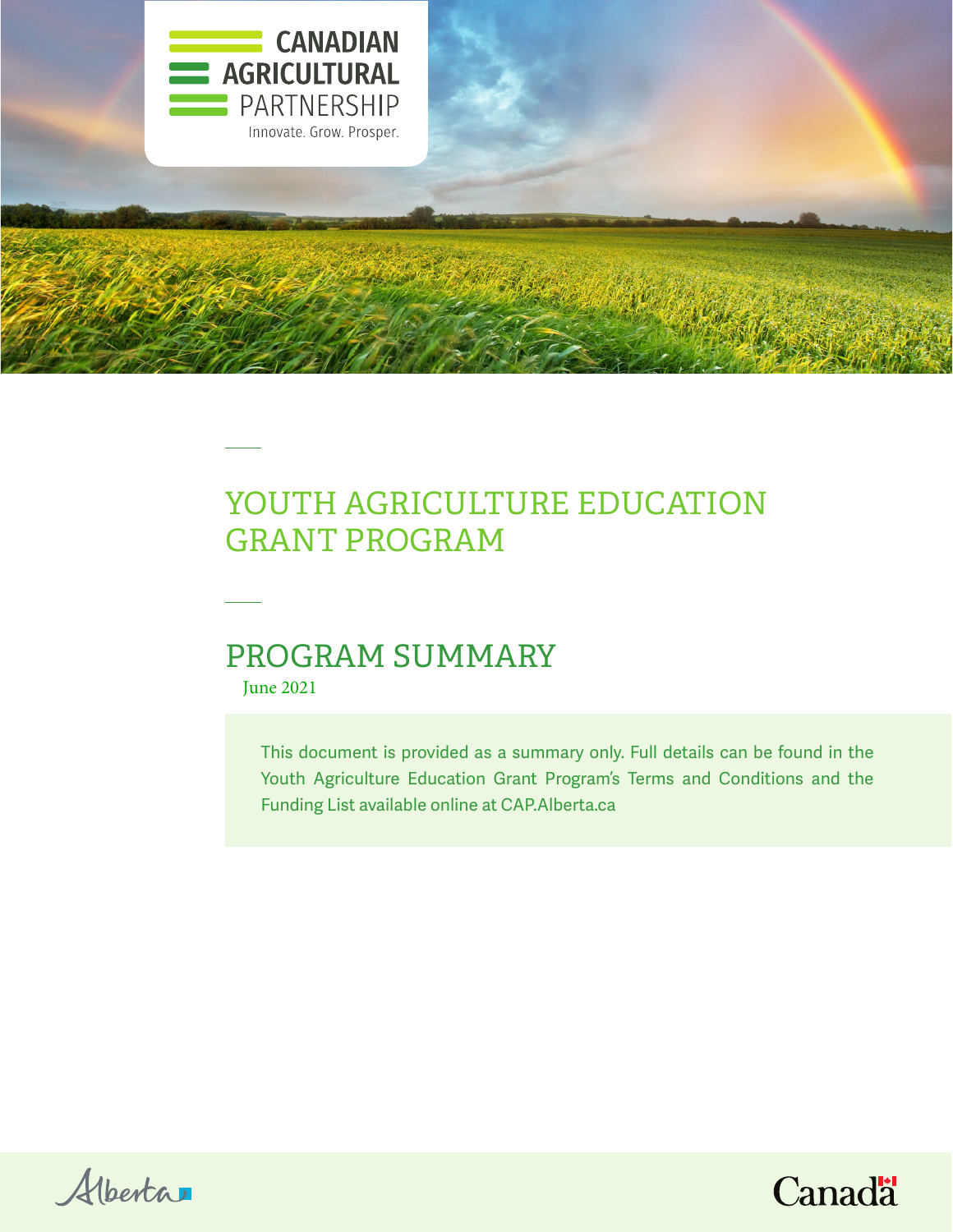## PROGRAM OVERVIEW

The Youth Agriculture Education Program supports industry and educators with the development and delivery of effective programs that are science-based, topic-driven and curricular-linked. These programs help students use critical thinking to engage in meaningful and informed conversations about issues that affect public trust in agriculture.

The Youth Agriculture Education Program is a program under the Public Trust Program theme funded through the Canadian Agricultural Partnership (CAP). This program supports the development of new programs or the expansion of existing programs that educate students in the K-12 system and help build further public trust in the agriculture and agri-food industries in Alberta.

#### COLLABORATIVE AND INNOVATIVE APPROACH TO AG EDUCATION

The Youth Agriculture Education Program encourages a collaborative and innovative approach between commodity groups, other agriculture industry groups, education not-for-profits and education organizations like school districts, colleges and universities. By supporting collaboration and developing innovative projects, the Youth Agriculture Education Program will help organizations develop new or expand existing programs, gain broader reach and influence public trust in agriculture more effectively. To achieve this, the Youth Agriculture Education Program will focus on:

- > Curricular-linked programs: all programs should have direct links supporting Alberta Education programs of study.
- > Topic-based programs: programs are encouraged to focus on topics linked to public trust in agriculture like water quality, soil health, animal welfare, climate change, biodiversity and biosecurity, as opposed to commodity-specific programming.
- > Current educational practices: teachers look for supplementary programs based on both the content of the program and how it is delivered. Programs are encouraged to use current techniques like inquiry-based and project-based learning that encourage critical thinking and address cross-curricular competencies.
- > Best practices in evaluation: while evaluation reach (numbers of students/teachers reached or numbers of resources distributed) is important, this program will encourage movement toward evaluating impact – measuring how students' and teachers' view of agriculture changes as a result of programming.

#### PRIMARY FOCUS

The Public Trust Youth Agriculture Education Program is intended to build public trust in agriculture by supporting the development and delivery of innovative, collaborative programs. Applicants are encouraged to develop projects that:

- > Focus on grades 7-12 as that is currently a gap that needs to be addressed in the ag education space
- > Take a "train-the-trainer" approach by increasing knowledge and capacity of teachers themselves
- > Demonstrate collaboration between industry associations/groups, not-for-profits and education organizations like school districts, universities and colleges.

All programs must focus on supplementing the kindergarten to grade 12 Alberta Education curriculum. Demonstrate clear objectives with measurable activities and deliverables.